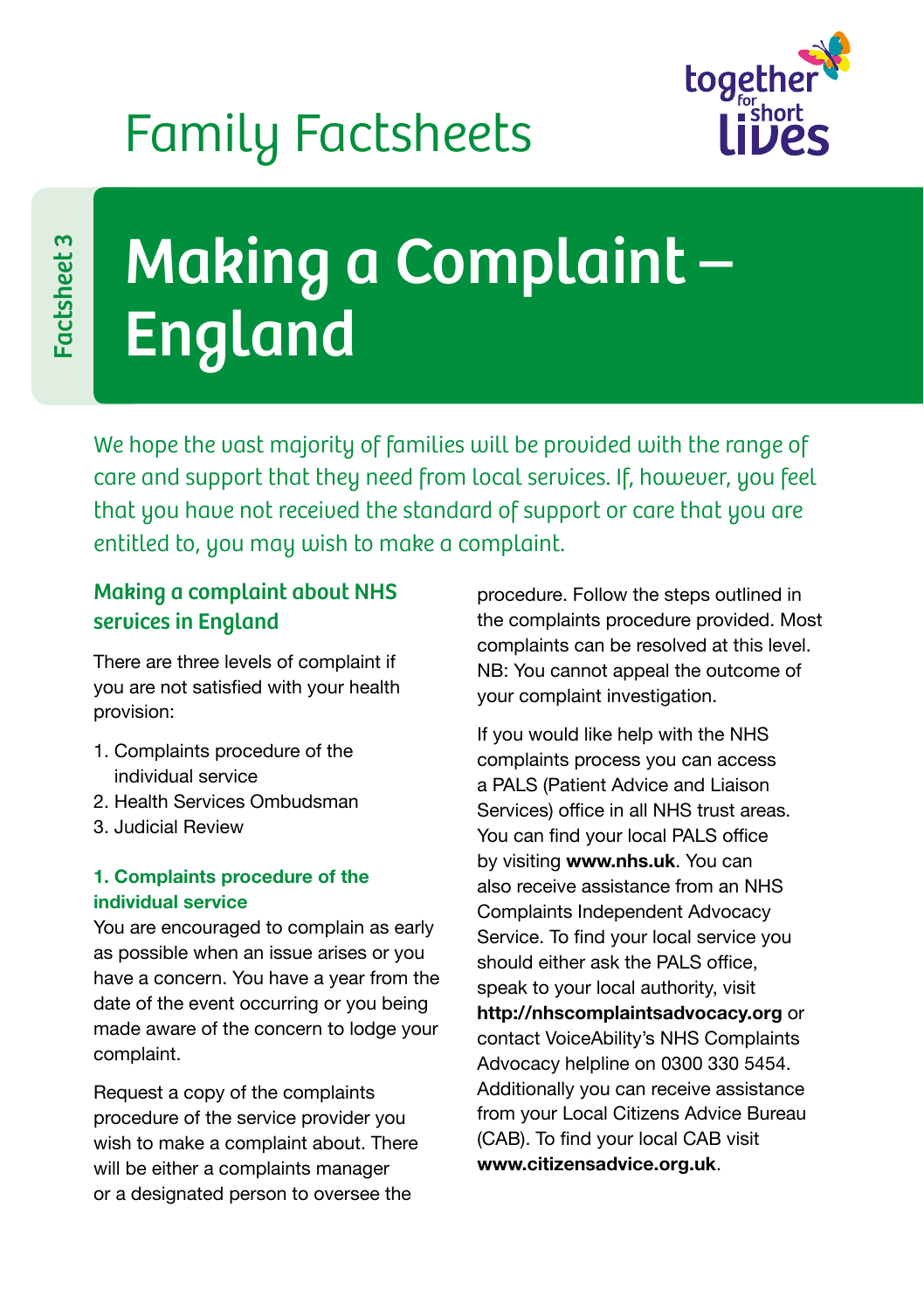*If you wish to complain about a private health service that you have paid for, you must request and follow their complaints procedure. If the private service is being paid for by the NHS you should use the NHS complaints procedure.*

#### **2. Taking your complaint to the Health Services Ombudsman in England**

If, having gone through the entire complaints procedure, you are unhappy with the results you can escalate your concerns to the Parliamentary and Health Service Ombudsman.

To complain to the Ombudsman you will need to complete a form that can be found at **[www.ombudsman](http://www.ombudsman.org.uk/make-a-complaint/how-to-complain/what-can-we-help-with) [.org.uk/make-a-complaint/how-to](http://www.ombudsman.org.uk/make-a-complaint/how-to-complain/what-can-we-help-with)[complain/what-can-we-help-with](http://www.ombudsman.org.uk/make-a-complaint/how-to-complain/what-can-we-help-with)**. If you require assistance through this process you can speak with the NHS Complaints Advocacy Services **http://nhscomplaintsadvocacy.org**.

#### **3. Judicial Review of Decisions**

Additionally, you have the option of seeking a Judicial Review. Judicial Review (JR) is held in the high court and can be used to evaluate the processes that led to the decision and whether these were lawful. If you file for JR following a decision by the NHS, the review will be on their decision, however; if you file for JR after an Ombudsman decision, the JR will review the Ombudsman decision and not the original decision of the NHS.

1. To file for a JR it is advisable that you exhaust the complaints and Ombudsman procedures first, however; it is possible to file for urgent Judicial Reviews in some circumstances.

2. It is important to note that you must file for JR as soon as practicable or a

maximum of three months from the date you were aware of a decision or should have been aware.

3. For full information on Judicial Review please see **[www.justice.gov.uk/courts/](http://www.justice.gov.uk/courts/rcj-rolls-building/administrative-court/applying-for-judicial-review) [rcj-rolls-building/administrative-court/](http://www.justice.gov.uk/courts/rcj-rolls-building/administrative-court/applying-for-judicial-review) [applying-for-judicial-review](http://www.justice.gov.uk/courts/rcj-rolls-building/administrative-court/applying-for-judicial-review)**.

Judicial Review can be quite a complicated and expensive process and it is recommended that you seek legal advice regarding any JR proceeding. It is also very important to note that the courts can make a costs award against the claimant, meaning you may be ordered to pay for the legal cost of the opposing party, which could be thousands of pounds. For this reason, you are encouraged to seek legal advice and, if possible, apply for Legal Aid. You can check your eligibility for legal aid and get information about how to apply at **www.gov.uk/check-legal-aid**. You may be able to access legal advice through a local law centre **www.lawcentres.org.uk**.

## Making a complaint about a local authority

If you are complaining about the actions or decision of a local authority it is important to request the complaints procedure for your local authority directly. Each local authority has its own policy, but there are a number of common elements, which are explained in this document.

#### **Local Authority Complaints Procedure – Possible three stages of complaint procedure**

#### **Stage one: Local Resolution**

A complaint is raised with the manager of the team or unit providing the service that you wish to complain about. The manager should respond to the complaint within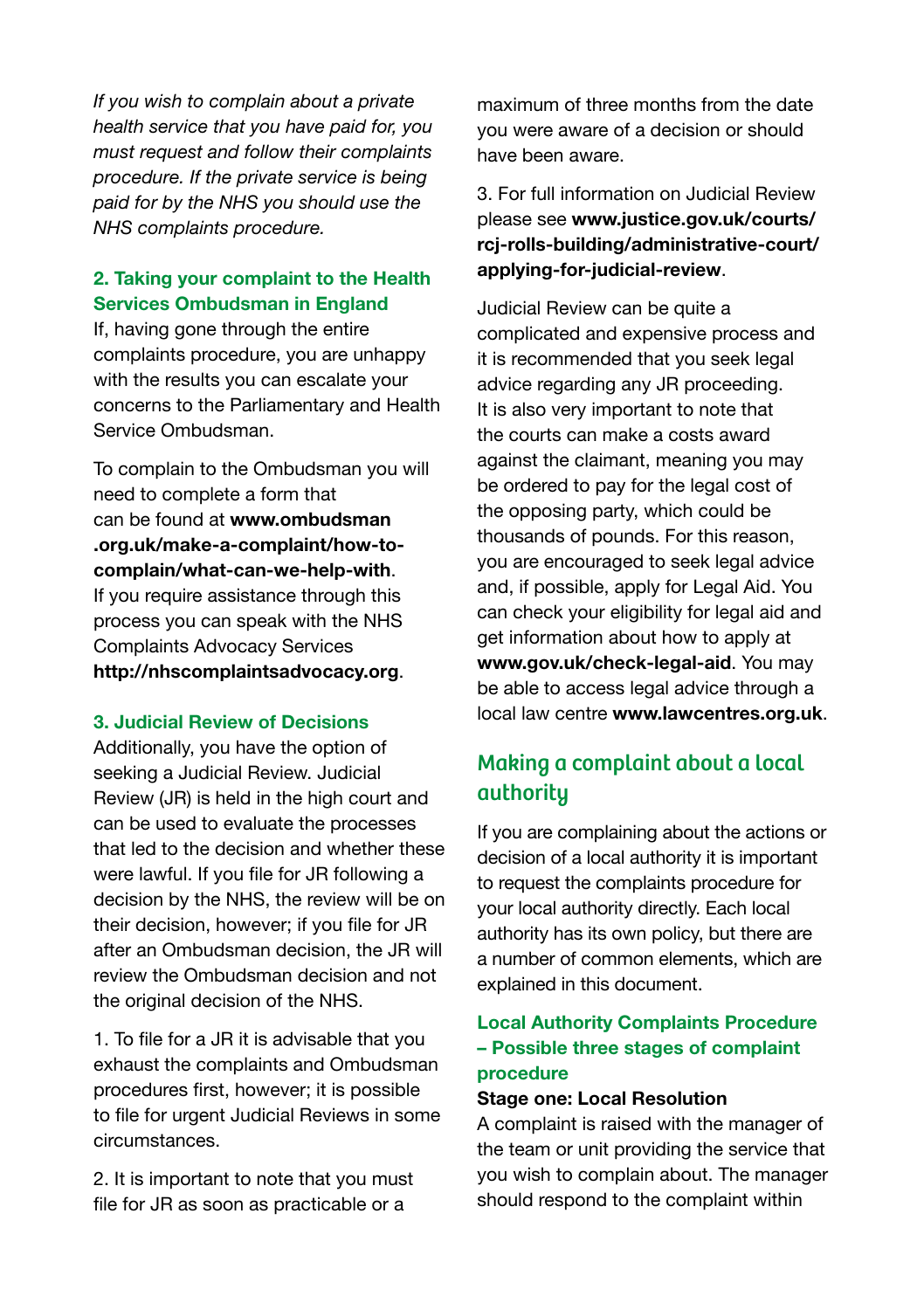10 working days. The timescale may be extended by an additional 10 days in extenuating circumstances.

#### **Stage two: Formal Investigation**

If you are not satisfied with the response at Stage one, you may request a Stage two investigation. The request must be received within 20 days of receiving the Stage one outcome.

At Stage two, complaints are investigated by an external investigating officer and by an independent person (if the complaint relates to a child). The investigating officer and independent person will interview you and the staff members involved. The investigation will be concluded within 25 working days, or 65 working days if an extension is agreed with the complainant.

The investigating officer's report may uphold, partially uphold or not uphold your complaint, and may include recommendations. The role of the independent person is to oversee the investigation of your complaint and produce a separate report. Both reports go forward to the Director of Children's Social Care, who will adjudicate at Stage two and will write to you indicating whether or not the investigating officer's findings are accepted by the Director and any action which will be taken.

*The Government have issued clear guidelines about who is able to access this stage of the procedure. If you wish to consider this option please contact the Customer Relations Team in the local authority, who will be able to advise you on the best way forward.*

#### **Stage three: Review Panel**

If you are not satisfied with the outcome at Stage two you can request **a review by a panel**. To do this you must write

to the Customer Relations Team within 20 working days of receiving your letter informing you of the outcome of the Stage two investigation. The panel must be held within 30 working days of receiving your request to hold a review.

**The panel comprising three independent people will meet to consider the complaint and how it was dealt with**. You will be invited to attend the panel and you can bring a friend or advocate with you if you wish. The panel must send their report to the Director of Services for Children and Young People within five working days of the date of the panel, and you will receive a copy of this report at the same time. The Director will consider the panel's report and recommendations and will write to you with their findings within 15 working days of receiving the review panel's report.

*If you require assistance with making your complaint you can speak with someone at the Citizens Advice Bureau (CAB). To find your local CAB check*  **www.citizensadvice.org.uk***. Additionally, you can ask your local authority if there is an advocacy support program available in your area.* 

#### **Local Government Ombudsman**

You have the right to approach the Local Government Ombudsman at any time if you are dissatisfied with the investigation of your complaint. However, the Ombudsman would not normally get involved until the local authority has concluded its investigation and produced a response.

If you contact the Ombudsman after the third stage of the complaint procedure (the review panel), you must do so within one year of the decision being made. To complain to the Ombudsman you need